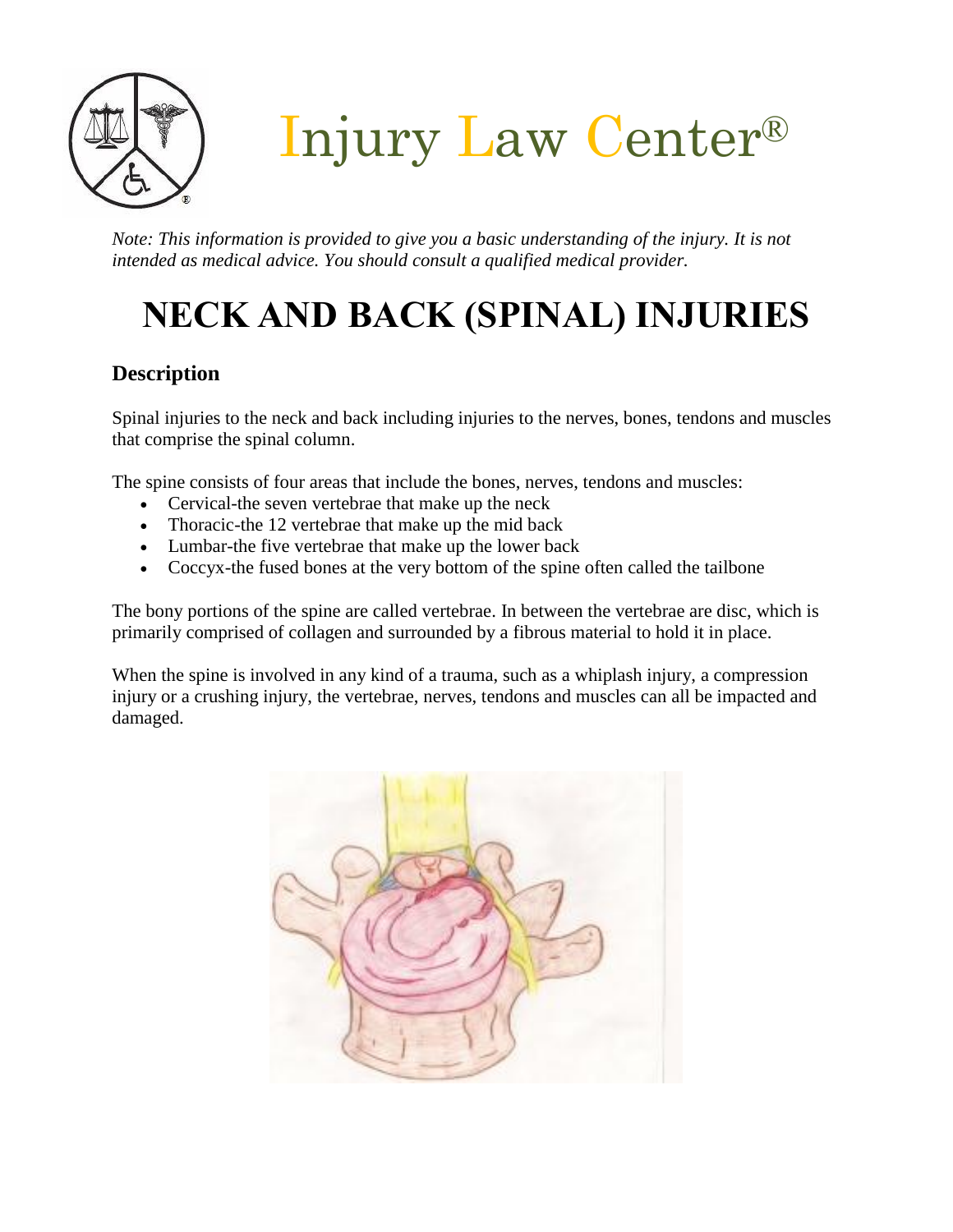No matter what area of the spine that is involved, cervical, thoracic, or lumbar, all of the discs within the spine can be herniated, that is the breakout of the fibrous material holding it in place. If the extruded disc material impinges on the nerve roots, often times a person will experience pain and numbness radiating down that nerve root distribution. The impingement will also lead to weakness and loss of function in that portion of the body serviced by the nerve root. Dermatomes are mapped out and show what portions of the body are serviced by a particular nerve root.

If the tendons or ligaments supporting the spine are strained or sprained, this will often result in pain and weakness in that area of the spine.

The spine has normal curvatures in it called lordotic curves. Often times when the spine is injured, the lordotic curves will straighten, which can be easily seen on an x-ray. A straighten lordotic curve, if untreated, will often times cause the spine to become arthritic.

#### **Medical Help**

Many patients with a cervical spine injury will see a neurologist or an orthopedic doctor or a chiropractor for treatment of the symptoms. Treatment is usually conservative at first that is, physical therapy, massage therapy, chiropractic care and sometimes acupuncture.

If this conservative therapy does not work, then the doctors may consider epidural steroid injections, which is an injection of the steroid into your spine to decrease pain around the nerve root thereby reducing inflammation and swelling.

If these conservative therapies fail, then surgery is often appropriate. The current surgical approach for a herniated disc is micro-discectomy. During this procedure, the surgeon may



remove a bony portion of the vertebrae called the lamina, as in the term laminectomy, and will remove the extruded disc material that is pressing on a nerve. Sometimes the discs need to be surgically fused. This is accomplished with the insertion of a plate and screws into the vertebrae.

Often times this procedure will invariably result in an acceleration of the normal degeneration of the spine thereby leaving the patient with an arthritic spine, which can cause a lifetime of pain and dysfunction.

## **Coccyx Injuries**

The coccyx, or tailbone, are the last bones of the vertebral column usually consisting of 3 to 5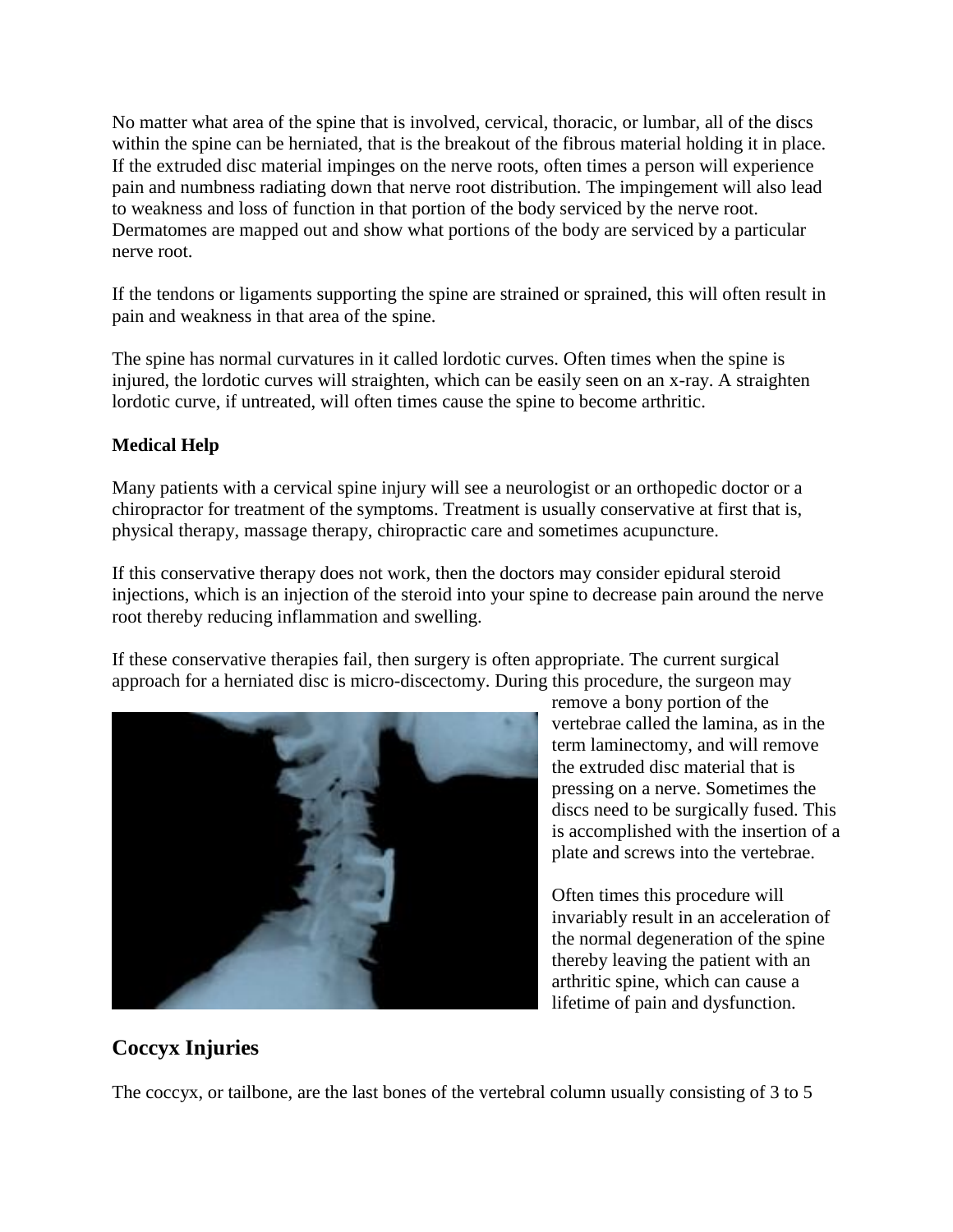fused vertebrae that connect with the sacrum as part of the pelvis. Often times a fall on the buttocks or sometimes in an extreme whiplash injury the coccyx can be injured. Pain in and around the coccyx is called coccydynia. Unfortunately, other than relieving the pain caused from coccydynia, not much can be done to correct the underlying problem. Surgery is a possibility, but the results are somewhat questionable.

# **Spinal Cord Injury**

Spinal cord injury is damage to the spinal cord that causes a loss of sensation and motor control.

### **Causes**

The spinal cord is about as big around as the index finger. The spinal cord extends from the brain down the back through the hollow channel of the backbone. The spinal cord is made up of nerve cells. The nerve cells carry sensory data from the areas outside the spinal cord to the brain and they also carry motor commands from the brain to the body.

Spinal cord injuries occur most often where the spine is most flexible, in the regions of the cervical spine-C5-C-7 and T10-L2. Sudden and violent trauma to the nearby tissue and jarring of the spinal cord can cause a temporary spinal contusion. A spinal contusion or bruise is bleeding within the spinal column. The pressure from the excess fluid may kill spinal neurons. Lacerations or tears to the spinal column can cause direct damage to the nerve runs.

## **Symptoms**

The most common symptoms of spinal cord injury is paralysis and loss of sensation. This can be quadriplegia, where the person loses their ability to move all of their extremities, or paraplegia where the person loses the ability to move either their arms or their legs.

A person with such a condition often times can develop pressure ulcers, also known as bed sores, from where the body is in contact with the bed. A patient should be turned more frequently when redness begins to develop in sensitive areas and special mattresses and chair cushions should be used to distribute the weight more evenly to reduce the pressure. Electrical stimulation is sometimes used to promote muscle movement and to prevent pressure ulcers.

Spinal cord injury is often caused from a compression type injury resulting in a compression or wedge fracture of the spine. This typically involves the thoracic spine, or the mid back. Injury to this area of the spine can cause loss of bladder and bowel control. An injury to the 12th thoracic vertebrae, in a male, can cause injury to the pendundal nerve, which can result in a man having an inability to achieve an erection or ejaculate.

## **Key Terms**

**Spine**-A term for the backbone that includes the vertebrae, discs, and spinal cord as a whole.

**Radiculopathy**-Sometimes referred to as a pinched nerve, refers to the compression of the nerve